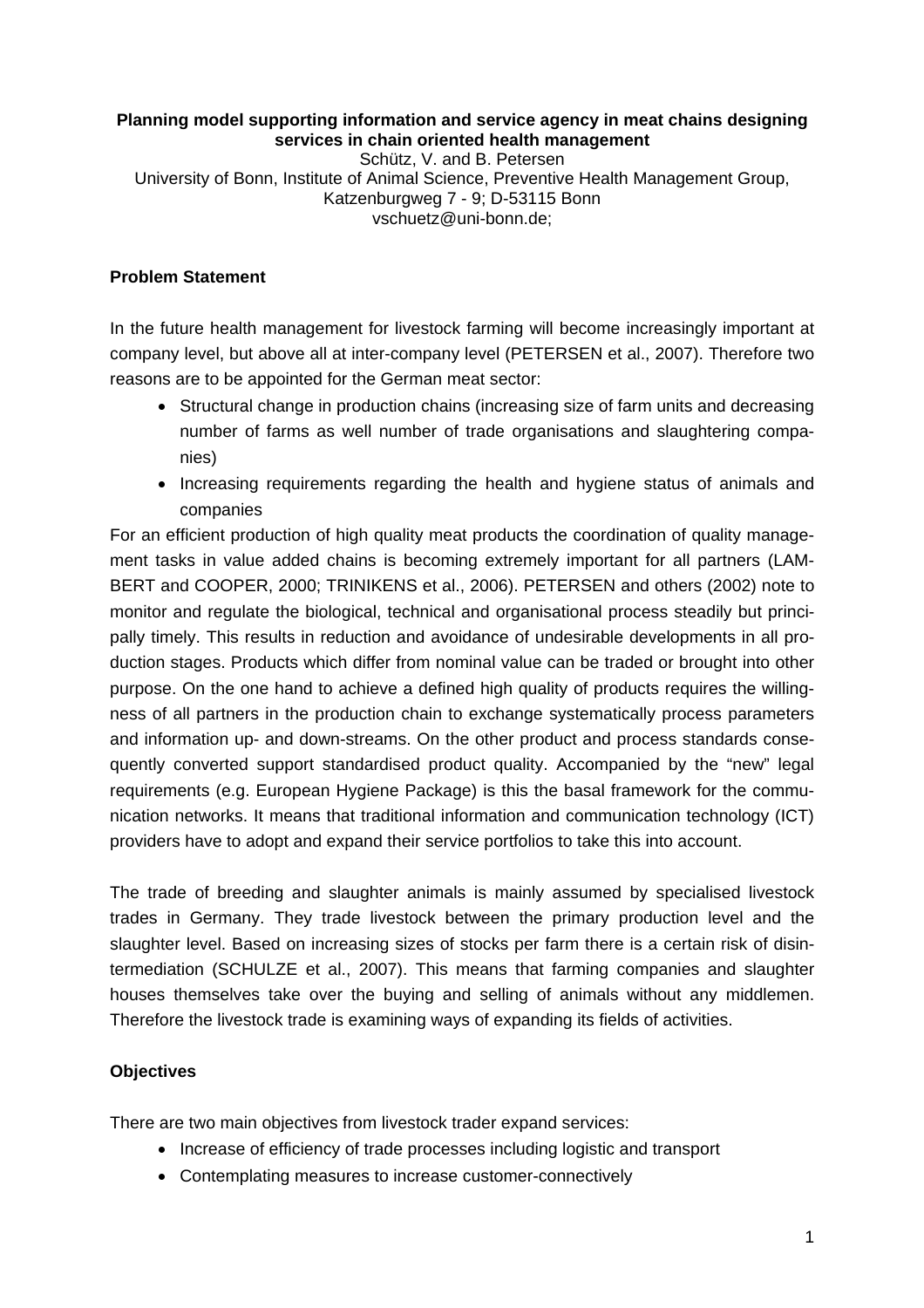For adapted or new services the two objectives give a scope for development. Therefore decision makers of theses trade companies need support to analyse the customer requirements systematically and their own service potential, too. But there are no instruments for collection, evaluation and planning services especially for the quality and health management. In this article a planning model adapted on the needs of livestock traders and the meat sector will be presented.

## **Procedures**

The planning model was developed in seven successive steps. The first three steps:

- 1. Analysis of service requirements
- 2. Design of information and communication systems for fulfilling requirements
- 3. Calculation of benefit of the system functionalities

have been conducted to develop the consumer oriented elements. There were service data available from twelve sub-studies with a total of 681 interviews. The target groups of the empirical studies were pig producers, fatteners, production advisors, fodder advisors, veterinarians, slaughtering companies and livestock traders. The prime focus of the survey was determined on what kind of data and information were required for decision situations in health management. It also was focussed on what kind of information was provided for the different groups of users. The sub-surveys were executed by using four surveying techniques: standardised questionnaires, expert interviews, combination of expert interviews and concept mapping as well as rounds of debate. Expert interviews were also the basis for the process analyses  $(4<sup>th</sup>$  step) by livestock traders, which formed the basis for a set of methods for calculating the benefit of system functionalities  $(3<sup>rd</sup> step)$  and the efficiency of the service complexity and intensity (5<sup>th</sup> step). The method of blueprinting (SHOSTAK, 1987) was used for visualising all service processes in the temporal progression. Criteria for selecting service typologies were defined in the  $6<sup>th</sup>$  step. The aim of the standardised oral interviews was to determine the questions which stipulate the attractiveness of a business segment and the attractiveness of the business segment in this sector. For the three steps of the service oriented analysis there were a total of 19 organisations available from the sectors livestock trade (15), fodder production (1) veterinarians supervising stocks (3). As a last step for the definition of elements for the planning model, all results of the first six steps were integrated.

### **Results**

The study results into a planning model which considers costumers and service providers (Fig. 1). Users of the model are organisations that would like to rework or expand the services in health and quality management in meat chains as well consultants. For each step of the planning process five elements for analysing and evaluating tasks in health management support the decision-making of service providers.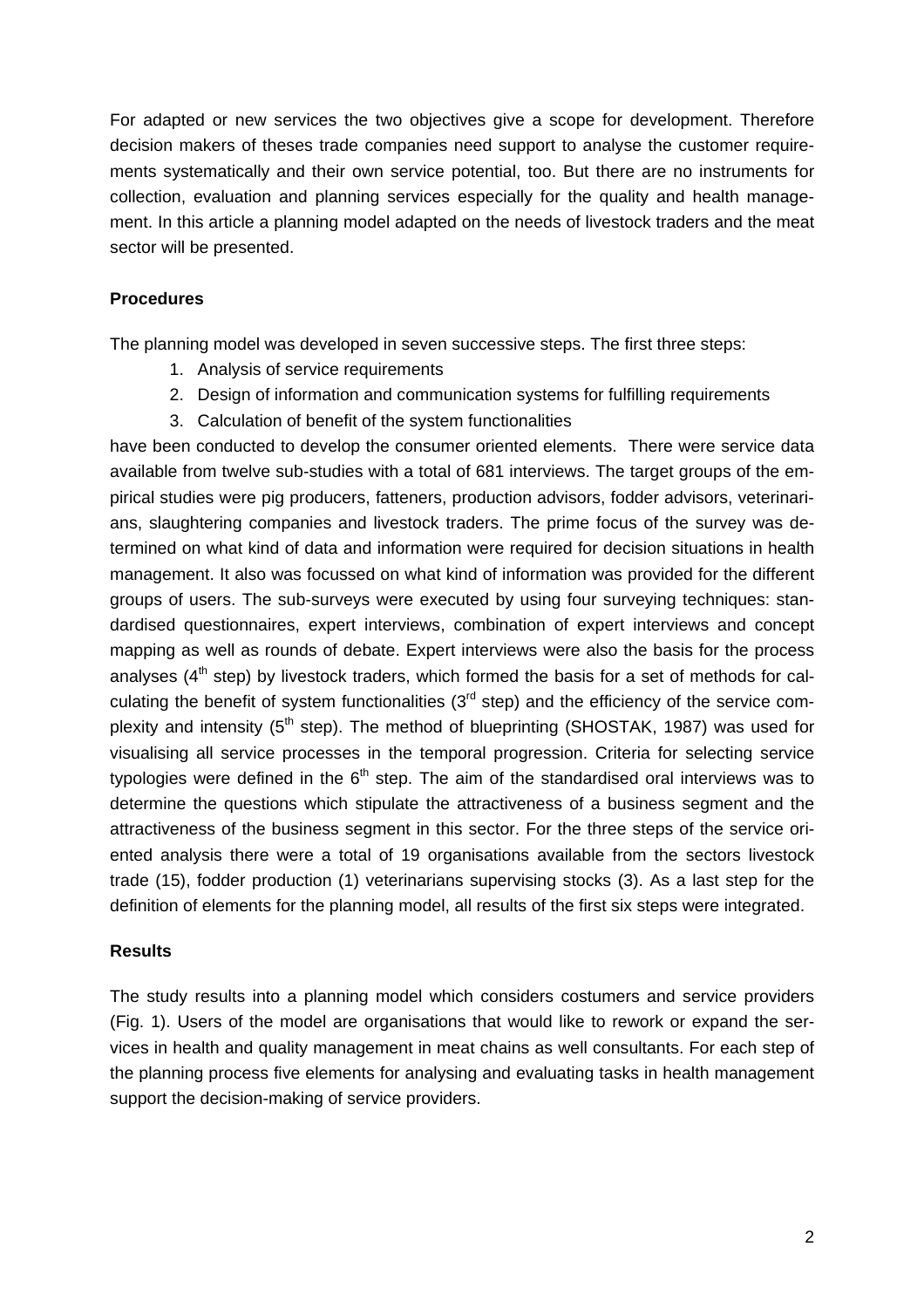

*Figure 1: Planning model for information and service agency* 

The elements are allocated to three phases within one systematic approach, **a**nalysis, **e**valuation and **d**ecision steps (AED-Model). With element E1 the service provider first of all stipulates the future communication structure. That implies the definition of all potential participants of new information communication technologies supporting the four quality management areas, supplier, crisis, audit and document management. The communication structure forms the basis for Element E2. It is a pre-structured selection matrix for evaluating the technical and organisational benefit. Here a number of sector-typical decision situations on the market are taken into consideration and also system functionalities that should be developed. Three to five different functional software tools can be allocated to each area of activity. These are software tools adapted to the special requirements of users, which are based on one to four basic tools. The basic tools include database, audit management and document management systems and analysis tools. A selection field for four quality management areas of activity and 16 functional software tools make it easier to draw up surveys of potential customers. The pre-structured information map is a supporting instrument for the customer survey. During interviews with the customers outlines are the actual situation and the target situation of the required data and communication structures. As well an evaluation according to priority through the following six criteria: time saving, increased information, time schedule for decisions, degree of willingness to exchange information, degree of trace-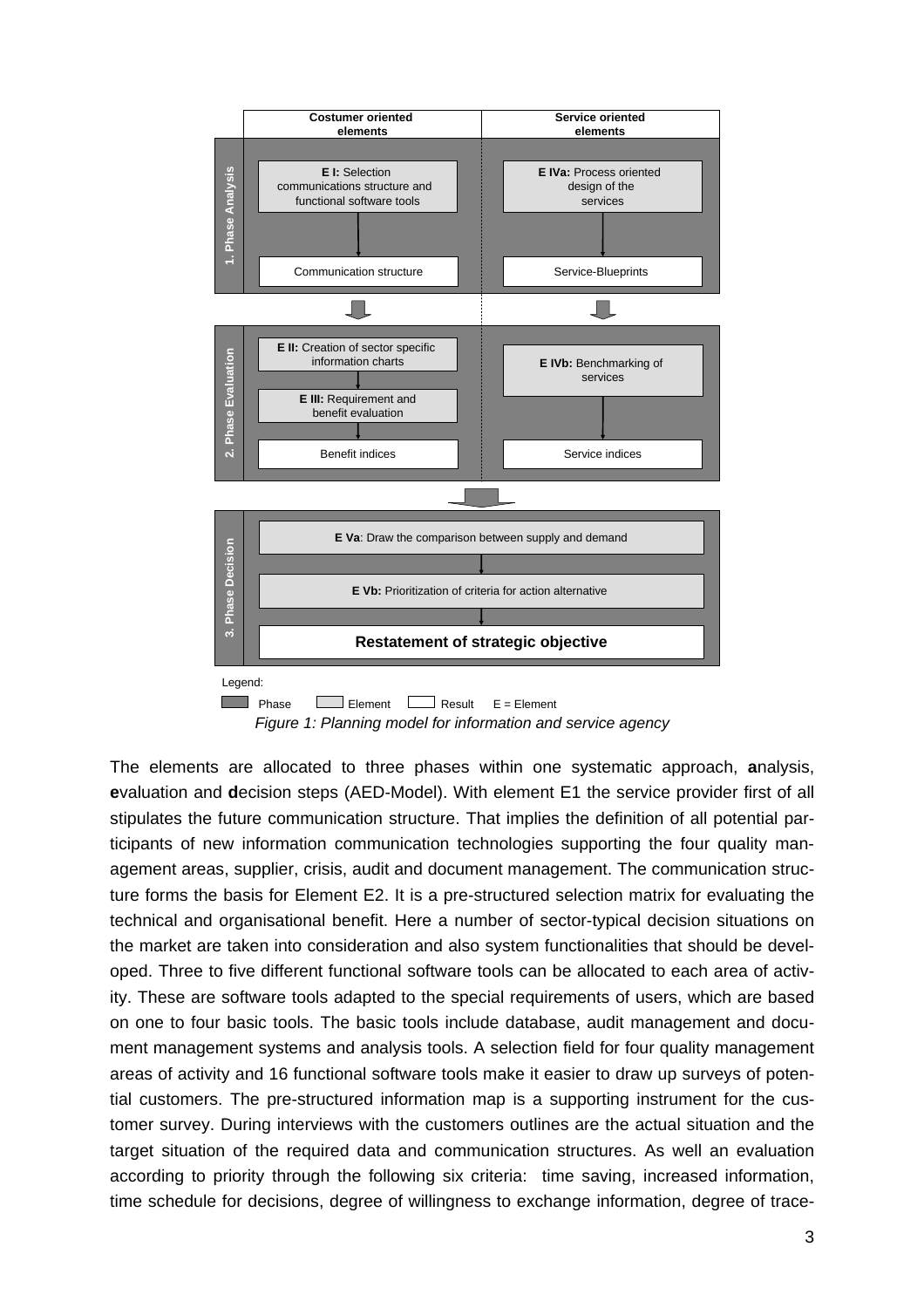ability, degree of benefit expectation (E3). These parameters can be supported by two algorithms for calculating index values, which enable the ranking of the respective technical and organisational benefit for identified system functionalities. The templates and software tools for analysing the complex interrelationships in meat chains enable this planning step to be reduced to an interview lasting approximately 1.5 hours for each potential customer. Furthermore, the interviewer and interviewee require hardly any computer skills. The target of imaging inhomogeneous user groups' requirements for services can be realised in short time.

The reflection of the service provider's own processes is also supported by matrixes. They help to stipulate the respective roles of participants in inter-company health management (E4a). Besides they allocate the existing processes to the 13 predefined service typologies of health management. The intensity of a service is graduated according to how often it is used and how many documents are produced for this purpose. The selection list ranks 29 different activities and 44 different types of documents. The evaluation not only takes into account service intensity but also the comparative criteria service complexity. Here parameters such as the number of service providers and the frequency with which the services are repeated per year and per customer are taken into account. For benchmarking a software tool developed for this purpose works out comparative values using stored algorithms based on the parameter employee figures. The algorithms take into account company sizes based on the number of employees. This enables different sized companies to be compared.

The last phase of the AED-Model primarily focuses on the decision-making process regarding which alternatives for action a service provider has for reorganising or expanding service potential. Here the companies can use a list of tasks specially drawn up for the meat production industry, which are implemented there in quality and health management. It takes into consideration the aspects of finances, personnel and strategic company objectives, and valued on a scale of ten (E5). The evaluations can then be finally summarised into three types: expansion, specialisation and outsourcing. In principle for implementing expanded and new services aimed at pursuing food safety and quality as a joint policy within supply chains three approaches of B-to-B and B-to-C cooperation are possible (Fig. 2):

- Full-Service-Approach
- Joint-Operating-Company-Approach
- Outsourcing-Approach

In all three approaches a differentiation is made between services that are provided in the form of Business-to-Business services or Business-to-Costumer services. In the B-to-B situation e.g. veterinarians or consultants, who in turn are themselves service providers, rely on services of a coordinating organisation. In the case B-to-C the costumer is e.g. pig producer or fattener. They require the available data and information for their decision making, like transport or not in animal epidemics.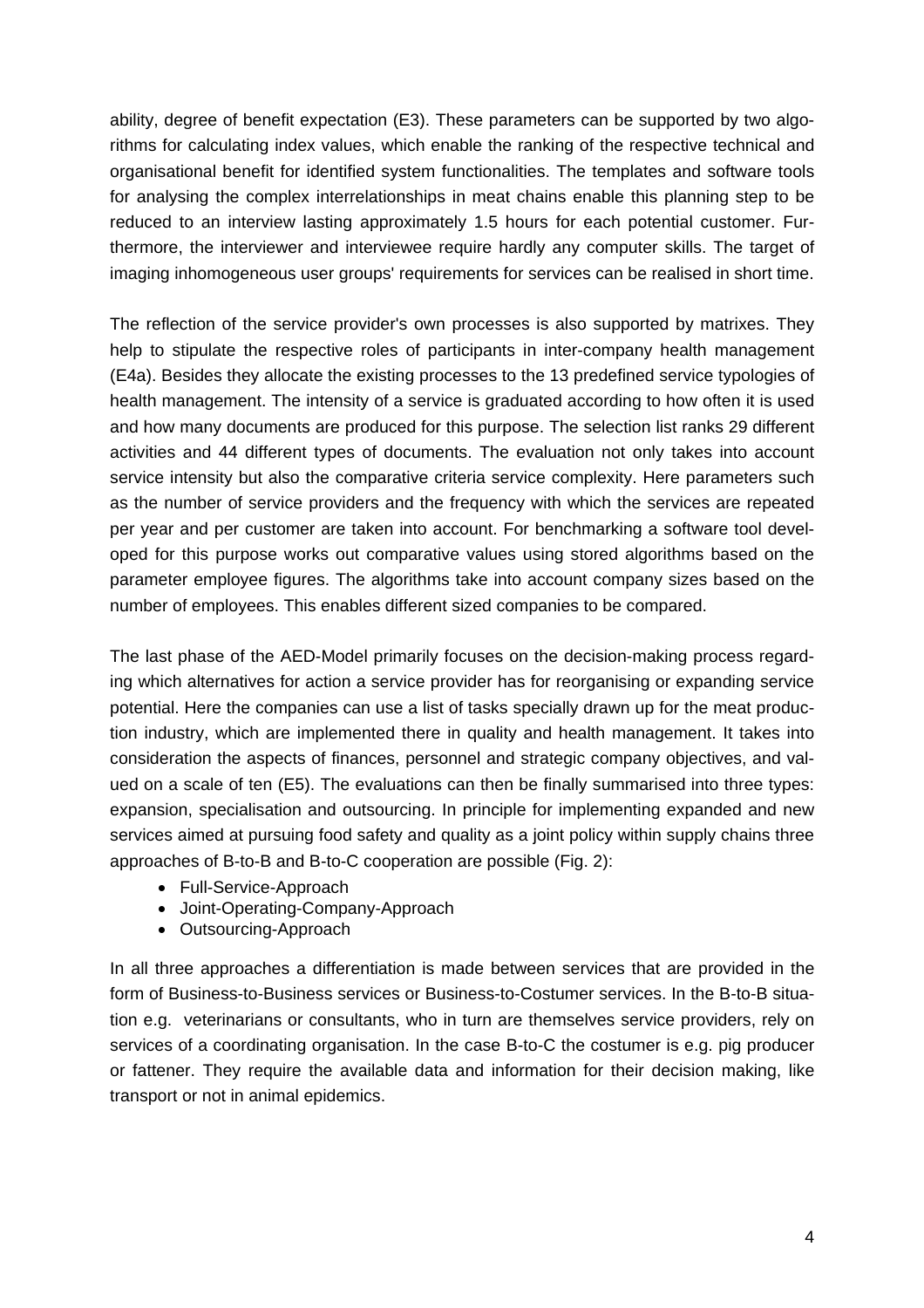

*Figure 2: Organisation models for livestock trader* 

For livestock traders with a large service portfolio the Full-Service-Approach is proposed as a future company development strategy. This means that they take over the full spectrum of services for all participants in the meat chain. For several traditional livestock traders a Joint-Operating-Company is a suitable approach. In this Joint-Operating Company two or more livestock traders cooperate in order to be able to offer specific services in the future. Organisation implanting the Full-Service-Approach or Joint-Operating-Company-Approach take over responsibility for the tasks and functions for further developing of technical information and communication instruments, the financial processing, the controlling and the marketing, etc.. For this purpose organisational structures have to be set up for creating and selling such services. For organisations that can not provide the necessary personnel and financial resources for this the Outsourcing-Approach would represent a possible path of development. With this approach the organisation only fulfils the role of a mediator between the consulting and production levels.

### **Conclusions**

The developed AED-Model combines methods for comparing and evaluating service profiles in order to make the systematic planning of future sector-specific activities easier. Here special attention is devoted to tasks in individual and inter-company health management of meat producing chains which are absolutely essential for ensuring high quality food. For implementing new services, which in each case represent both a combination of information and communication services and personal consultation, the three approaches are suitable for a cross-level organisation. The Joint-Operating-Company-Approach represents a futureoriented organisational form for livestock traders. The financial risk for investment is spread in one offer for information, communication and personnel services so that the financial risk